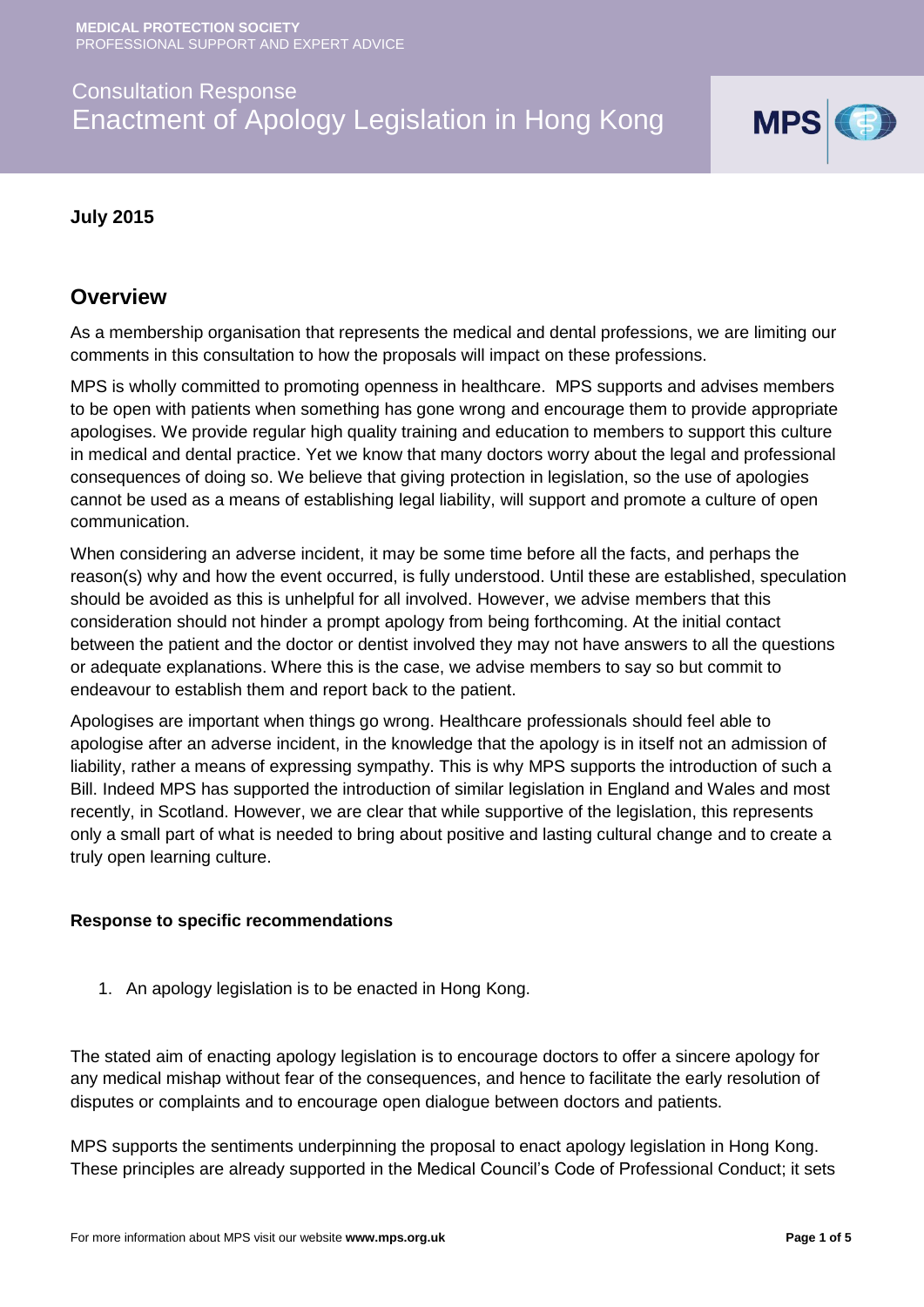out in paragraph B.5 the importance and principles of good communication between doctors and patients and the importance of information dissemination.

It is important, however, for the Hong Kong Government to consider what other factors might lead to a perceived reluctance to apologise to patients. Loss of reputation, for example, and the potential impact on livelihood may also be compelling reasons for doctors' reluctance to apologise.

2. Apology legislation is to apply to civil and other forms of non-criminal proceedings, including disciplinary proceedings.

The rationale of encouraging open dialogue and the resolution of disputes is not applicable to professional disciplinary matters, the purpose of which is to protect the public and maintain public confidence in the profession. Such issues are matters for independent scrutiny of the professional conduct and/or competence of the practitioner by the practitioner's employer and/or regulatory body.

An apology is only relevant in circumstances where it demonstrates insight on the part of the practitioner and may be used in mitigation when considering sanctions. If the Hong Kong Government were minded to include disciplinary matters within the legislation it should be explicitly stated that no adverse inference can be drawn in disciplinary proceedings from an apology. This should only be admissible as evidence in the practitioner's favour. Legislation aimed at preventing legal liability from being attached to an apology made in disciplinary procedures would not ameliorate the risk of this being perceived as an admission of a failing on the practitioner's part which could have implications for their future employment and, indeed, registration.

3. The apology legislation is to cover full apologies

MPS agrees that the terms in which partial apologies may be couched could be perceived as insincere and, furthermore, give rise to a degree of ambiguity and misunderstanding as to the elements of the care for which an apology is being offered. Apologies should therefore be framed in the context of the factual matrix on which the apology is being offered. This will also help to direct the parties towards agreeing a satisfactory resolution to any dispute, to ensure that remedial action is taken where appropriate and patient care is improved in the longer term.

An apology is not a "stand alone" response to be considered in isolation but part of an on-going and developing dialogue between doctors and patients as part of good clinical practice. Apologies may be made swiftly at a time when the facts of a case have not been fully established or investigated.

As discussed earlier, it must be understood that when considering an adverse incident, it may be some time before all the facts, and perhaps the reason why and how the event occurred, is fully understood. Until these are established, speculation should be avoided as this is unhelpful for all involved. However we advise members that this consideration should not hinder a prompt apology from being forthcoming. At the initial contact between the patient and the doctor or dentist involved they may not have answers to all the questions or adequate explanations. Where this is the case, we advise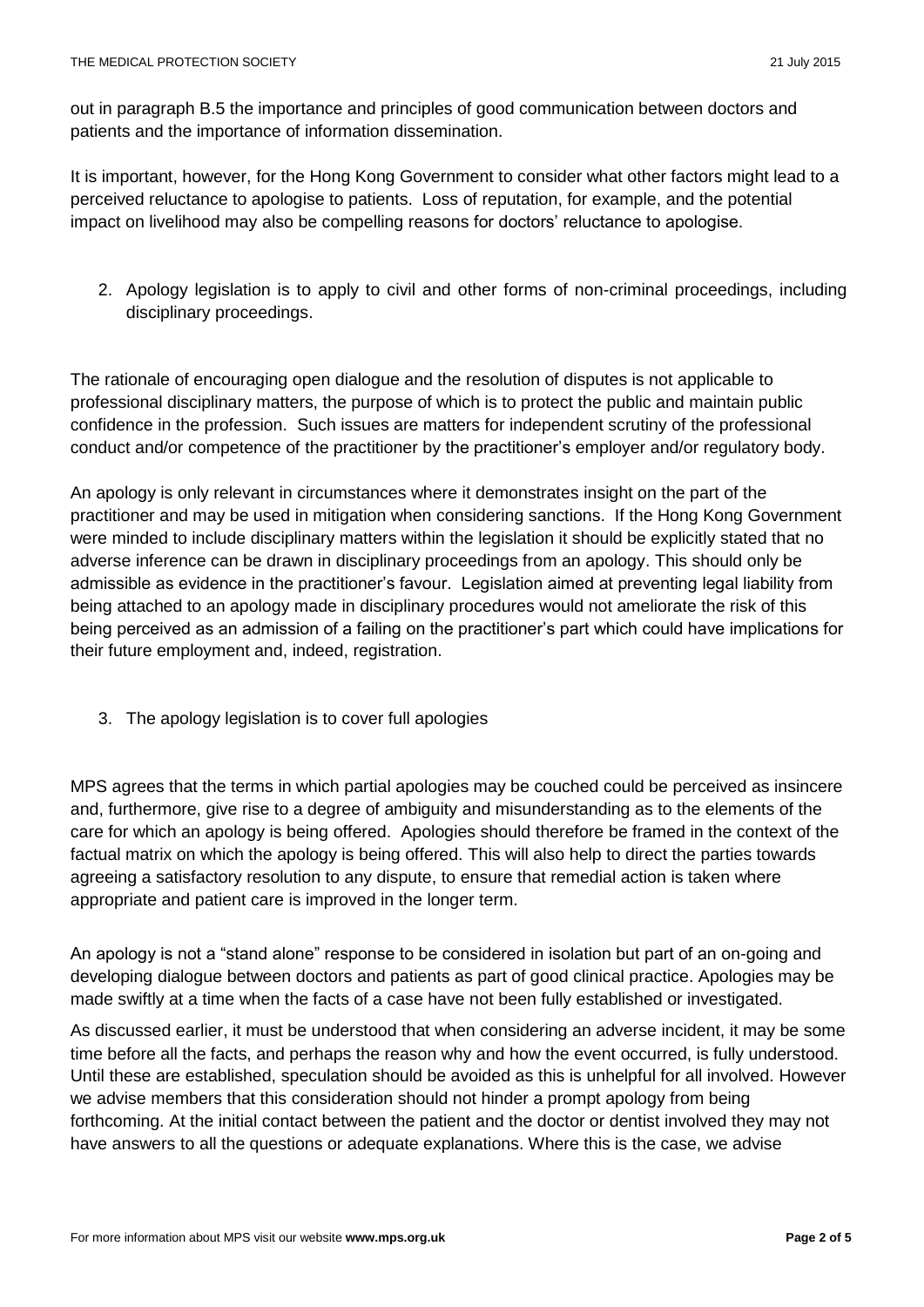members to say so but commit to endeavour to establish them and report back to the patient as soon as is reasonably practical.

4. The apology legislation is to apply to the Government

If the legislation is to be enacted it should apply to the Government and its representatives and not just individual citizens. This will promote a sense of fairness and consistency.

5. Apology legislation expressly precludes admission of a claim by way of an apology from constituting an acknowledgement of a right of action for the purposes of limitation ordinance.

MPS agrees that apology legislation should prevent an apology from constituting such an acknowledgement for the purposes of the limitation ordinance.

6. The apology legislation expressly provides that an apology shall not affect any insurance coverage that is, or would be, available to the person making the apology

MPS does not have a position as to whether or not this should be the case.

MPS encourages its members to make appropriate apologises and it does not penalise its members for doing so. This is therefore not an issue for healthcare professionals and dentists with membership of MPS. MPS is not an insurance company. Benefits of membership include access to indemnity and all the benefits of membership of MPS are discretionary as set out in the [Memorandum and Articles of](http://www.medicalprotection.org/docs/default-source/pdfs/financial-information/mps_memoarts_june-2013.pdf?sfvrsn=4)  [Association.](http://www.medicalprotection.org/docs/default-source/pdfs/financial-information/mps_memoarts_june-2013.pdf?sfvrsn=4)

7. The apology legislation to take the form of standalone legislation.

MPS has no comment on this particular point.

#### **About MPS**

MPS is the world's leading protection organisation for doctors**,** dentists and healthcare professionals. We protect and support the professional interests of more than 300,000 members around the world. Our benefits include access to indemnity, expert advice and peace of mind. Highly qualified advisers are on hand to talk through a question or concern at any time.

Our in-house experts assist with the wide range of legal and ethical problems that arise from professional practice. This includes clinical negligence claims, complaints, medical and dental council inquiries, legal and ethical dilemmas, disciplinary procedures, inquests and fatal accident inquiries.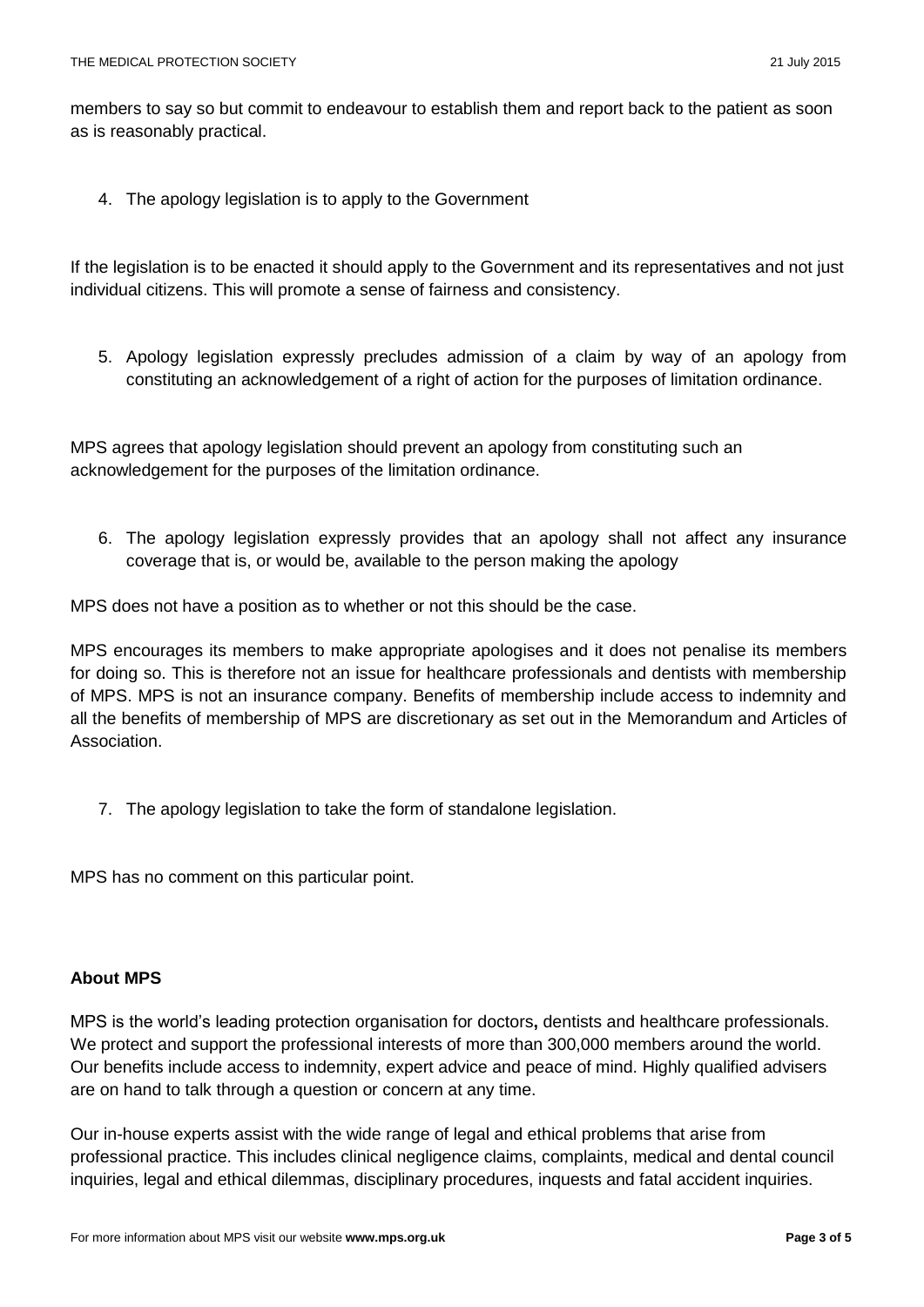Our philosophy is to support safe practice in medicine and dentistry by helping to avert problems in the first place. We do this by promoting risk management through our workshops, E-learning, clinical risk assessments, publications, conferences, lectures and presentations.

MPS is not an insurance company. All the benefits of membership of MPS are discretionary as set out in the [Memorandum and Articles of Association.](http://www.medicalprotection.org/docs/default-source/pdfs/financial-information/mps_memoarts_june-2013.pdf?sfvrsn=4)

## **CONTACT**

Should you require further information about any aspects of our response to this consultation, please do not hesitate to contact me.

### **Ming Teoh Head of Medical Services – Asia**

**Email:** ming.teoh@medicalprotection.org

**Sara Higham Head of External Relations**

**Email:** sara.higham@medicalprotection.org